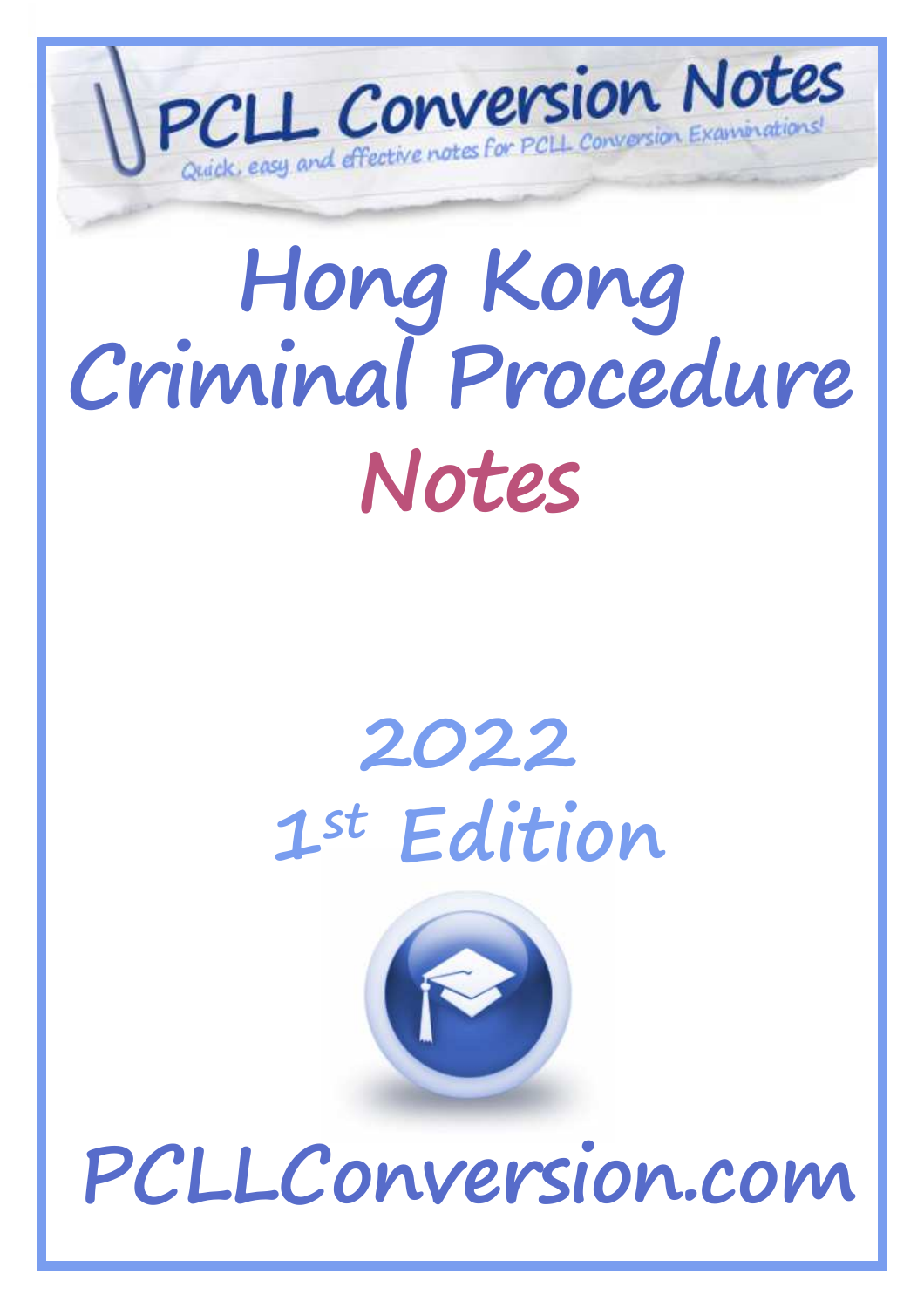

# **TABLE OF CONTENTS**

| 1.        |           |      |  |
|-----------|-----------|------|--|
|           | А.        |      |  |
|           | <b>B.</b> |      |  |
| <u>2.</u> |           |      |  |
|           |           |      |  |
|           |           | i.   |  |
|           |           | ii.  |  |
|           |           | iii. |  |
|           |           | iv.  |  |
|           |           | V.   |  |
|           |           | vi.  |  |
|           | <b>B.</b> |      |  |
|           |           | i.   |  |
|           |           | ii.  |  |
|           |           | iii. |  |
| 3.        |           |      |  |
|           | А.        |      |  |
|           | <b>B.</b> |      |  |
|           | C.        |      |  |
|           | D.        |      |  |
|           | Ε.        |      |  |
|           | F.        |      |  |
|           | G.        |      |  |
| 4.        |           |      |  |
|           |           |      |  |
|           | В.        |      |  |
|           | C.        |      |  |
|           | D.        |      |  |
|           | Е.        |      |  |
| 5.        |           |      |  |
|           | А.        |      |  |
|           |           | i.   |  |
|           |           | ii.  |  |
|           |           | 1)   |  |
|           |           | 2)   |  |
|           |           | iii. |  |
|           | В.        |      |  |
|           | C.        |      |  |
| <u>6.</u> |           |      |  |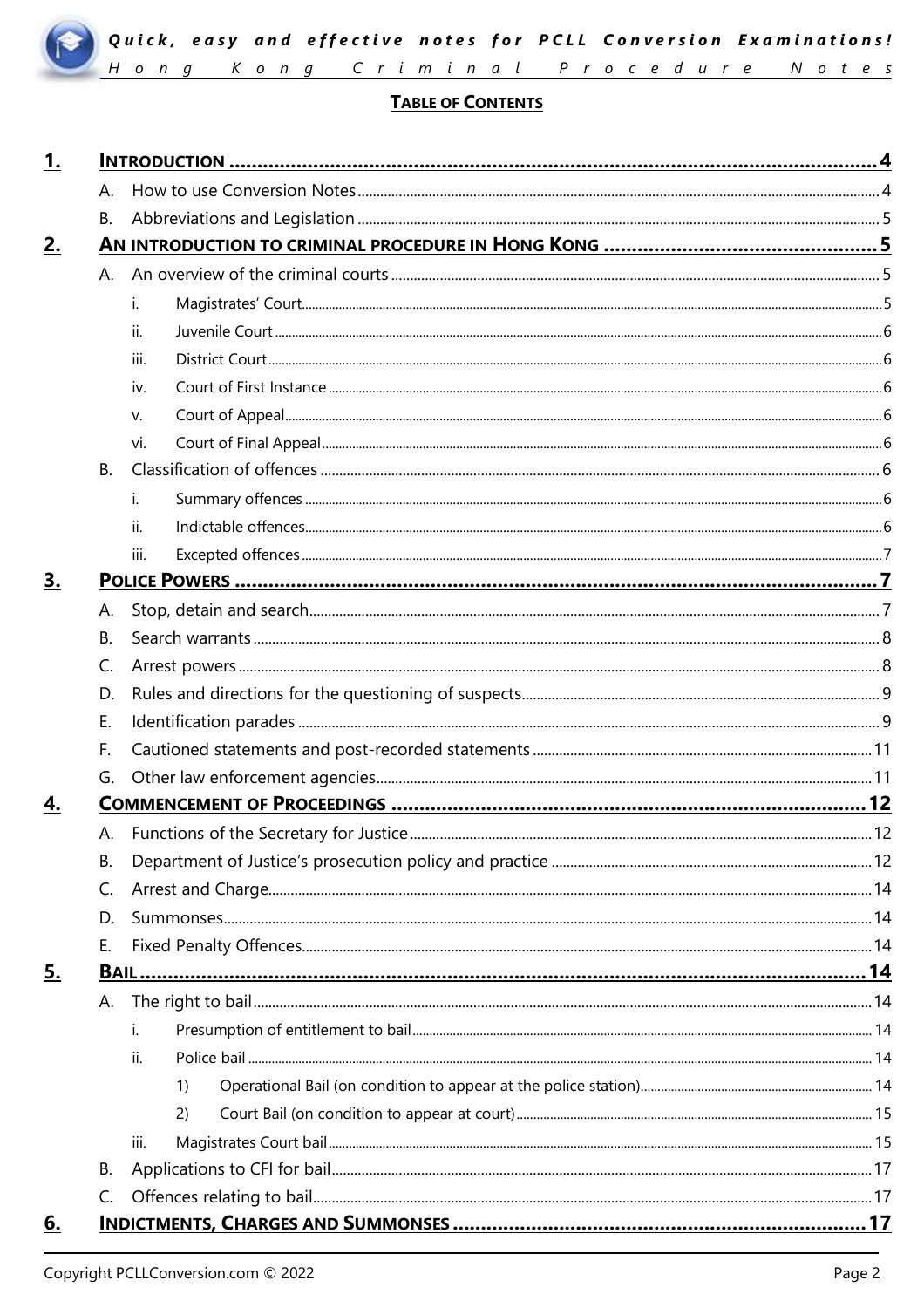|  |                | Hong Kong Criminal Procedure Notes |  |  |
|--|----------------|------------------------------------|--|--|
|  | А.             |                                    |  |  |
|  | B.             |                                    |  |  |
|  |                | i.                                 |  |  |
|  |                | ii.                                |  |  |
|  | C.             |                                    |  |  |
|  |                |                                    |  |  |
|  |                |                                    |  |  |
|  |                | $\mathbf{i}$ .                     |  |  |
|  |                | ii.                                |  |  |
|  |                | iii.                               |  |  |
|  |                | iv.                                |  |  |
|  | <b>B.</b>      |                                    |  |  |
|  |                | i.                                 |  |  |
|  |                |                                    |  |  |
|  |                | i.                                 |  |  |
|  |                | ii.                                |  |  |
|  |                | iii.                               |  |  |
|  |                | iv.                                |  |  |
|  |                |                                    |  |  |
|  |                | i.                                 |  |  |
|  | Ε.             |                                    |  |  |
|  |                | i.                                 |  |  |
|  | F.             |                                    |  |  |
|  |                | i.                                 |  |  |
|  |                | ii.                                |  |  |
|  | G.             |                                    |  |  |
|  | Η.             |                                    |  |  |
|  | $\mathsf{l}$ . |                                    |  |  |
|  | J.             |                                    |  |  |
|  |                | i.                                 |  |  |
|  |                | ii.                                |  |  |
|  |                | iii.                               |  |  |
|  |                |                                    |  |  |
|  | А.             |                                    |  |  |
|  | <b>B.</b>      |                                    |  |  |
|  |                | i.                                 |  |  |
|  |                | ii.                                |  |  |
|  |                | 1)                                 |  |  |
|  |                | 2)                                 |  |  |
|  |                | 3)                                 |  |  |
|  |                |                                    |  |  |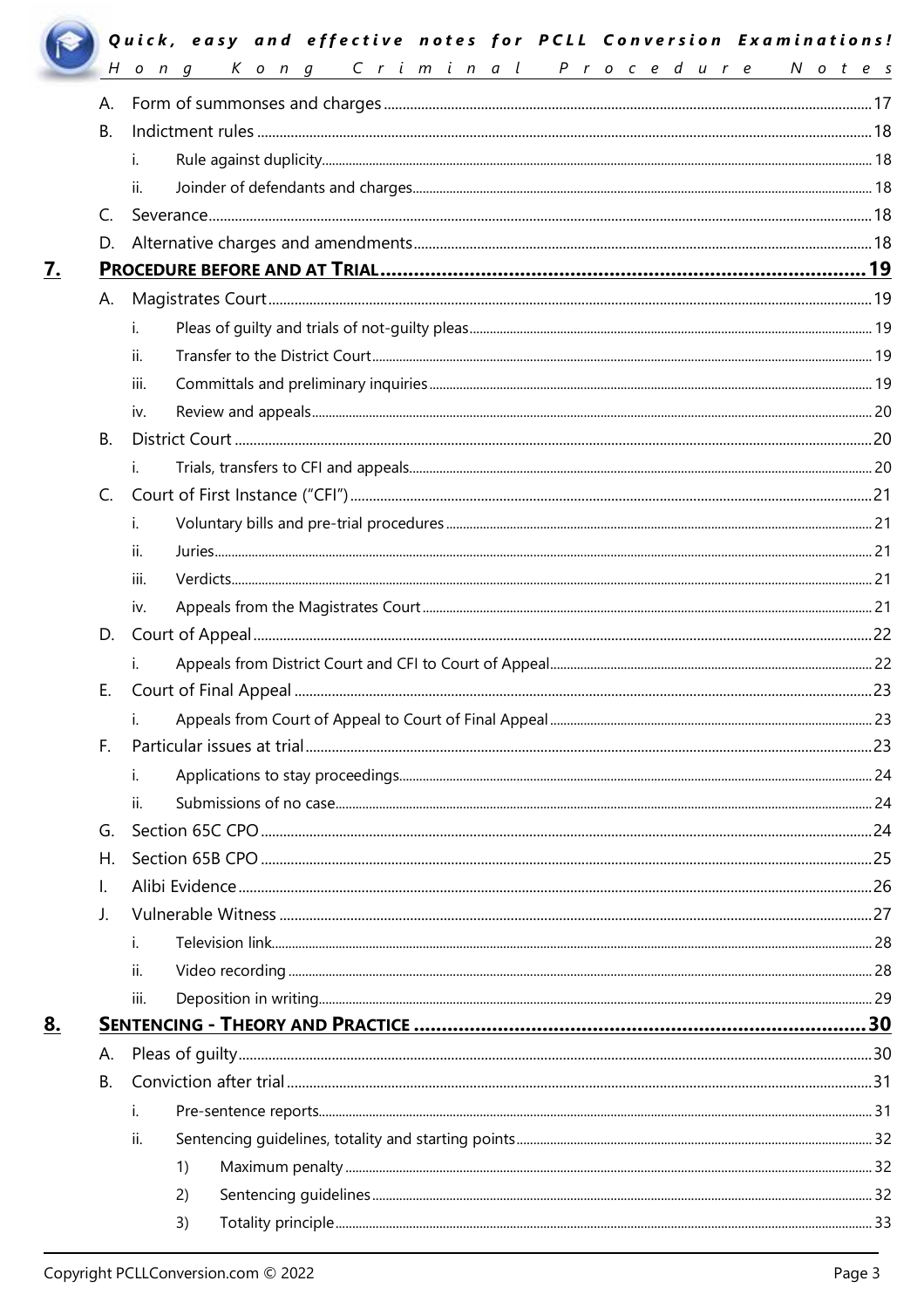

9.

# Quick, easy and effective notes for PCLL Conversion Examinations!

|      | $H$ on $g$                |    | Kong Criminal Procedure Notes |  |  |
|------|---------------------------|----|-------------------------------|--|--|
|      | iii.                      |    |                               |  |  |
|      | iv.                       |    |                               |  |  |
|      | v.                        |    |                               |  |  |
|      | vi.                       |    |                               |  |  |
|      |                           | 1) |                               |  |  |
|      |                           | 2) |                               |  |  |
|      |                           | 3) |                               |  |  |
|      |                           | 4) |                               |  |  |
|      |                           | 5) |                               |  |  |
|      |                           | 6) |                               |  |  |
|      |                           | 7) |                               |  |  |
|      |                           | 8) |                               |  |  |
|      |                           | 9) |                               |  |  |
| vii. |                           |    |                               |  |  |
|      |                           | 1) |                               |  |  |
|      |                           | 2) |                               |  |  |
| C.   |                           |    |                               |  |  |
|      |                           |    |                               |  |  |
|      |                           |    |                               |  |  |
|      | i.                        |    |                               |  |  |
|      | ii.                       |    |                               |  |  |
| В.   |                           |    |                               |  |  |
| C.   |                           |    |                               |  |  |
| D.   |                           |    |                               |  |  |
| Ε.   |                           |    |                               |  |  |
| F.   |                           |    |                               |  |  |
| G.   | 45<br>Masted costs orders |    |                               |  |  |

# 1. INTRODUCTION

# A. HOW TO USE CONVERSION NOTES

The Hong Kong Criminal Procedure Notes are formatted into a step-by-step guide, which you can use as a checklist in your exams to ensure that every element of the exam question is answered. You may find the Table of Contents to be a quick and useful overview of the law to be applied. You should also answer the exam question using the ILAC method, which will ensure your answer is comprehensive.

|            | <b>Issue</b> State the legal issue relevant to the problem               |
|------------|--------------------------------------------------------------------------|
| Law        | Identify the relevant case law and legislation                           |
| Analysis   | Analyse and apply the law to the legal issue. This is the most important |
|            | part, so ensure your legal analysis is very thorough.                    |
| Conclusion | Form a conclusion based on your analysis and application of the law,     |
|            | giving some practical advice to the hypothetical client.                 |
|            |                                                                          |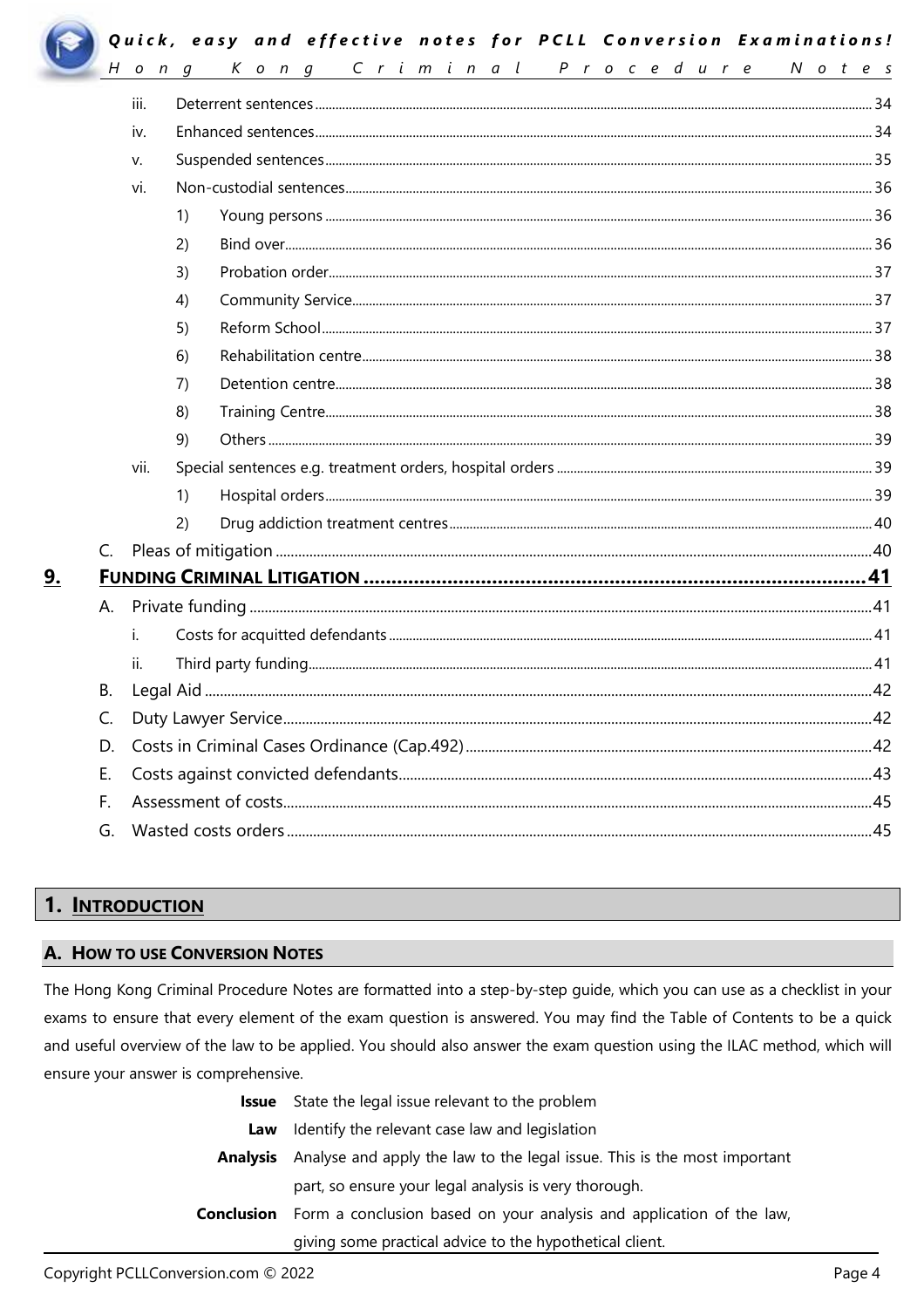It is very important to spend time perfecting your analysis section, as this is the part that examiners are most interested in. Do not worry if you reach the correct conclusion (there often isn't one clear answer) – examiners will give more weight to your legal analysis, and sometimes may even reward answers that propose an innovative and unconventional answer!

#### **B. ABBREVIATIONS AND LEGISLATION**

The Hong Kong Criminal Procedure Notes will refer frequently to the following using abbreviations.

| CCCO              | Complex Commercial Crimes Ordinance (Cap 394)                 |  |  |
|-------------------|---------------------------------------------------------------|--|--|
| <b>CICCO</b>      | Costs In Criminal Cases Ordinance (Cap 492)                   |  |  |
| <b>CPO</b>        | Criminal Procedure Ordinance (Cap 221)                        |  |  |
| <b>CSO</b>        | Community Service Orders Ordinance (Cap 378)                  |  |  |
| <b>DCO</b>        | District Court Ordinance (Cap 336)                            |  |  |
| <b>FPO</b>        | Fixed Penalty (Criminal Proceedings) Ordinance (Cap 240)      |  |  |
| <b>HCO</b>        | High Court Ordinance (Cap 4)                                  |  |  |
| <b>HKCFAO</b>     | Hong Kong Court of Final Appeal Ordinance (Cap 484)           |  |  |
| <b>ICACO</b>      | Independent Commission Against Corruption Ordinance (Cap 204) |  |  |
| IR.               | Indictment Rules (Cap 221C)                                   |  |  |
| JO                | Jury Ordinance (Cap 3)                                        |  |  |
| JOO               | Juvenile Offenders Ordinance (Cap 226)                        |  |  |
| MO                | Magistrates Ordinance (Cap 227)                               |  |  |
| PFO               | Police Force Ordinance (Cap 232)                              |  |  |
| <b>RSO</b>        | Reformatory Schools Ordinance (Cap 225)                       |  |  |
| Rules<br>and      | Rules and directions for the questioning of suspects          |  |  |
| <b>Directions</b> |                                                               |  |  |

The Hong Kong Criminal Procedure Notes will also refer frequently the MO Schedule 2 (available at http://www.hklii.hk/eng/hk/legis/ord/227/sch2.html) and the CPO (available at http://www.hklii.hk/eng/hk/legis/ord/221/).

### **2. AN INTRODUCTION TO CRIMINAL PROCEDURE IN HONG KONG**

#### **A. AN OVERVIEW OF THE CRIMINAL COURTS**

- All criminal matters commence in the Magistrates' Court where the defendant makes its first appearance.
- Generally, time does not run against the prosecution for most indictable offences. However, for most summary offences, the prosecution shall prosecute within 6 months from the time when the matter of such complaint or information respectively arose (Section 26 of the MO).
- Depending on the type of offence and the likely sentence, the prosecution may:
	- o leave the matter for determination in the Magistrates' Court;
	- o ask the magistrate for a transfer to the District Court; or
	- $\circ$  ask the magistrate to commit the accused for trial in the Court of First Instance (judge and jury) with or without a preliminary inquiry.

#### i. **MAGISTRATES' COURT**

- Generally, maximum sentencing power of 2 years and a \$100,000 fine for a single offence (Sections 92 and 92A of the MO), and three years' imprisonment for more than one offence where the sentences are to run consecutively (s 57 MO).
- A permanent magistrate may summarily determine:
	- o All summary offences;
	- o Indictable offences which do not appear in the Second Schedule to the MO; and
	- o Indictable offences listed in Part 2 of the Second Schedule to the MO.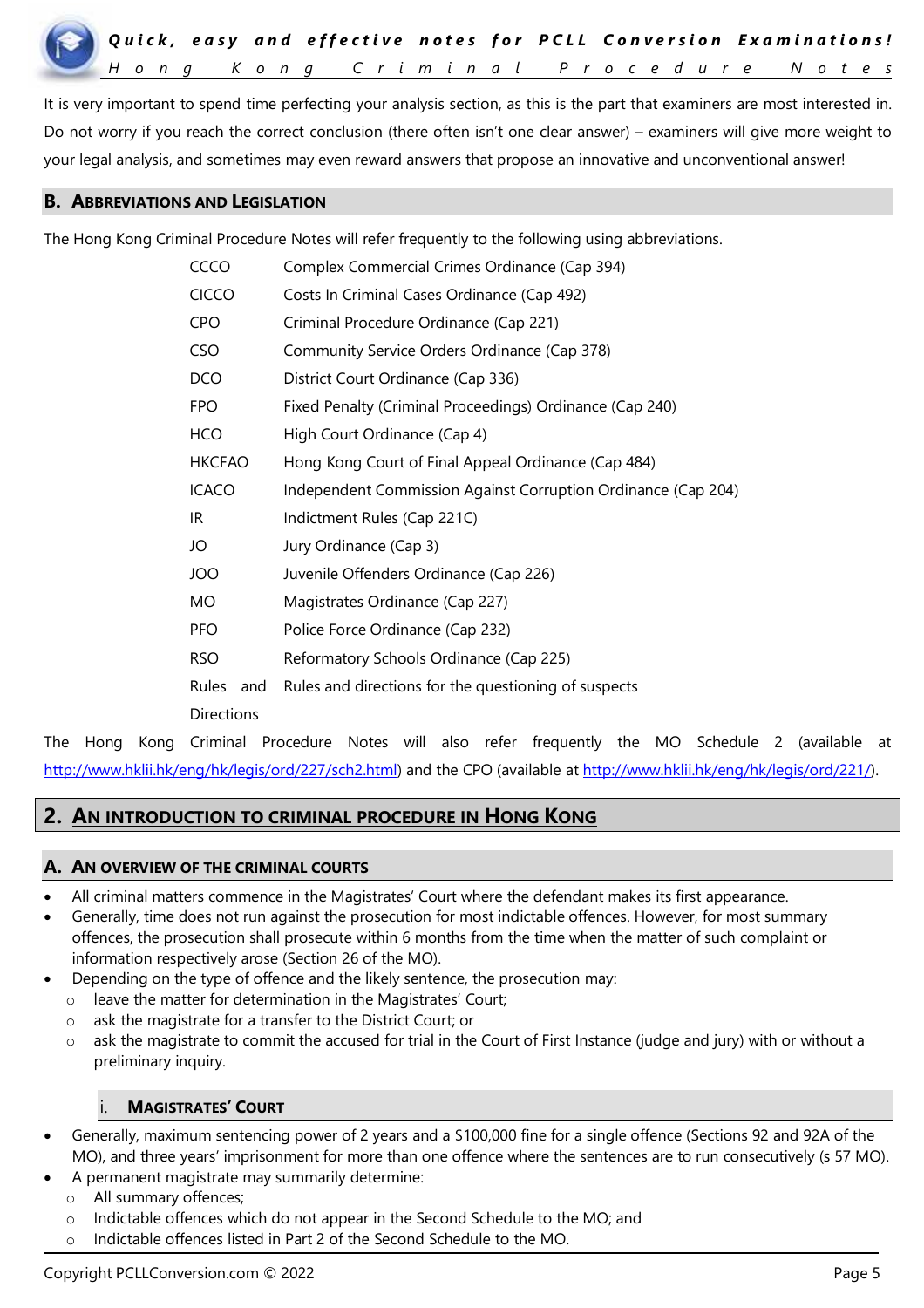

#### ii. **JUVENILE COURT**

- A juvenile court can hear any charge against a child (under 14) or young person (14 or 15) other than homicide (section 3A(3) of the JOO). It has exclusive jurisdiction over summary offences and concurrent jurisdiction with the District Court and the Court of First Instance over indictable offences committed by juveniles (section 3C of the JOO).
- However if a juvenile is charged jointly with a person of 16 or above, the charge will be heard in the Magistrates' Court instead (Section 3C(2)(a) of the JOO).
- Sentencing powers are limited by those specified in Sections 10-12 of the JOO.

#### iii. **DISTRICT COURT**

- A District Court judge may impose a maximum term of imprisonment of 7 years (Section 82(2)(a)DCO).
- A District Court judge may determine:
	- o Any indictable matter not listed in Part III of the Second Schedule to the MO;
	- o Any summary offence transferred on the same charge sheet as an indictable offence under section 88 of the MO;
	- o Any matter transferred to the District Court by the Court of First Instance (section 65F of the CPO).

#### iv. **COURT OF FIRST INSTANCE**

- Unlimited sentencing powers subject only to the maximum specified in the ordinance for the offence.
- The Court of First Instance has jurisdiction over all indictable offences
- Trial with judge and jury of 7 or 9 jurors (Section 3 of the JO).
- The Court of First Instance hears appeals (by notice pursuant to section 113 of the MO and by way of cases stated pursuant to sections 105-112 of the MO) from the decisions of a magistrate.

#### v. **COURT OF APPEAL**

The Court of Appeal hears appeals from the District Court and the Court of First Instance (Section 13(3) of the HCO).

#### vi. **COURT OF FINAL APPEAL**

- The Court of Final Appeal hears appeals from the High Court.
- Leave is necessary and is only granted if the decision involves a point of great and general importance or if there has been substantial and grave injustice.

#### **B. CLASSIFICATION OF OFFENCES**

- An offence is indictable if the provision providing for the offence clearly states that the crime is "indictable", "triable on indictment" or the person committing the offence shall be "liable on conviction on indictment". (Section 14A of the CPO and *HKSAR v Lung Po Chak* [2008] 1 HKLRD 644).
- All other offences are summary.

#### i. **SUMMARY OFFENCES**

- A summary matter is generally tried in the Magistrates' court which has summary jurisdiction.
- However, a summary matter may be transferred to the District Court if it appears on the same charge sheet as an indictable offence which the prosecution considers too serious for summary determination in the summary jurisdiction (Section 88 of the MO).
- Note however that a summary charge involving sexual abuse or cruelty to children may be transferred to the Court of First Instance (Section 79F of the CPO).

#### ii. **INDICTABLE OFFENCES**

- With the prosecution's consent, most indictable offences can be tried summarily (Sections 91-94A, MO) but there are some indictable offences which can only be tried in the District Court or the Court of First Instance.
	- The Second Schedule to the MO sets out limitations on the courts in hearing specified indictable offences.
	- o The indictable offences listed in Part 1 cannot be determined in the Magistrates' Court jurisdiction (s 91, 92 MO)
		- $\circ$  The indictable offences listed in Part 2 can be determined by a permanent magistrate and not a special magistrate (Sections 91 and 92 of the MO)